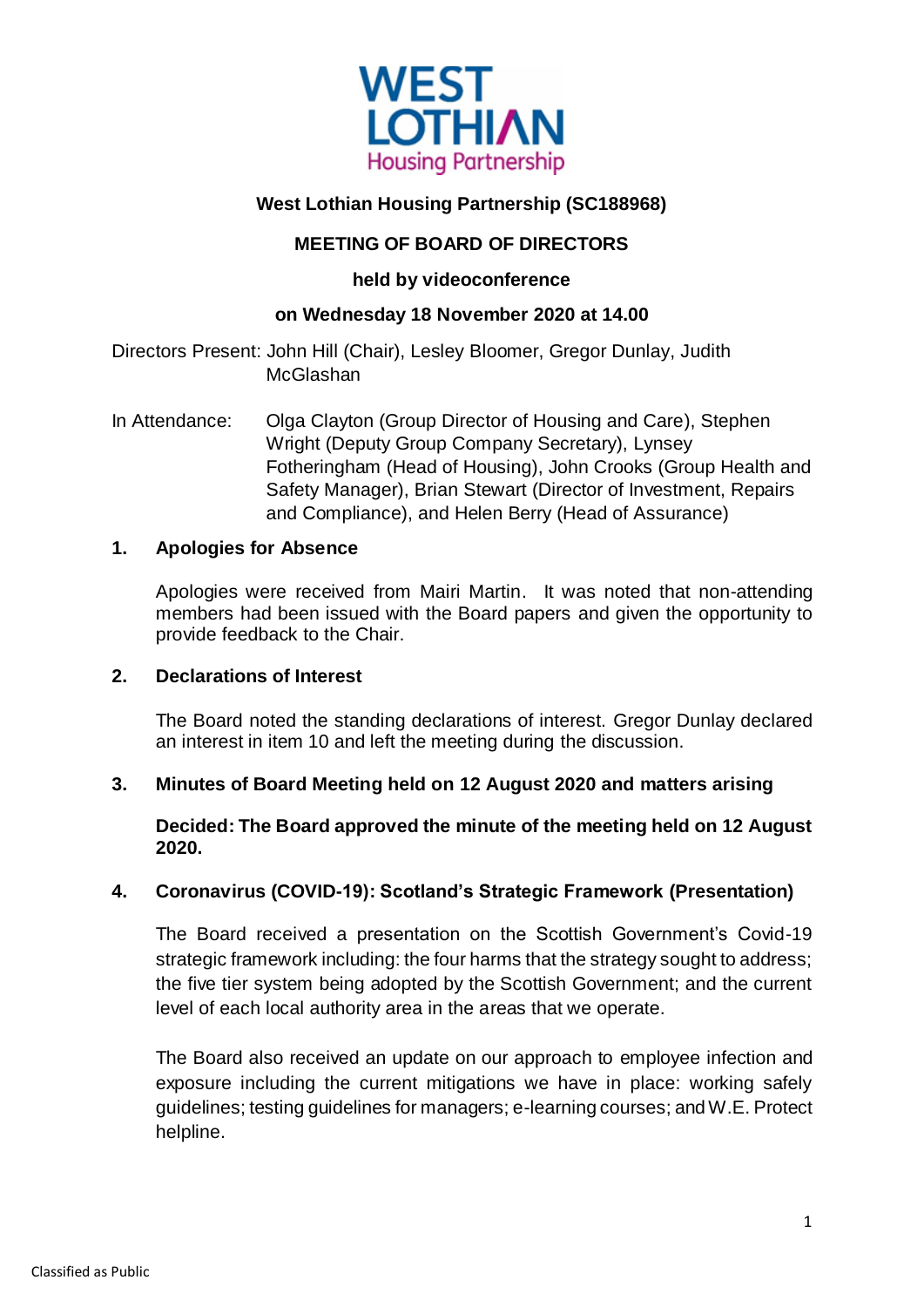The Board welcomed our approach to ensuring the safety of our customers and staff.

## **Decided: The Board noted the presentation.**

### **5. 2021/26 Strategy**

The Board received a report on our updated strategy, following the recent strategy workshop.

The Board welcomed the revised strategy document and confirmed that it reflected the feedback from the Board workshop. The Board in particular welcomed the themes in relation to: affordability, wellbeing, green agenda, partnership working and new build.

#### **Decided: The Board**

- **1) noted the feedback from the Board strategy workshops;**
- **2) agreed to the updated Strategy;** *Your Home, Your Community, Your Future;* **and**
- **3) noted the proposed approach to staff, customer and stakeholder engagement**

#### **6. Staff survey during lockdown, summer 2020**

The Board received a report which provided the results of a survey held in July 2020 to assess staff morale during the first four months of lockdown, including how they felt they and customers had been supported, and how their experiences in the pandemic might influence and shape future ways of working.

The Board considered the outcome of the survey and reaffirmed the importance of continuing to support staff and customers during the pandemic.

## **Decided: The Board noted the contents of the report.**

#### **7. [redacted]**

#### **8. 2021 RSL rent setting**

The Board received a report on the proposed approach to the 2021/22 rent setting and customer consultation. The Board considered the report and the proposed base increase of 1.7%, having regard to the challenging circumstances of the pandemic and the impact on our tenants.

The Board considered the comparison between our rents and those of other landlords, taking into account the matters affecting these such as location and house type.

The Board also considered and discussed the 2% rent increase that had been agreed by tenants who had transferred from Barony Housing Association earlier in the year.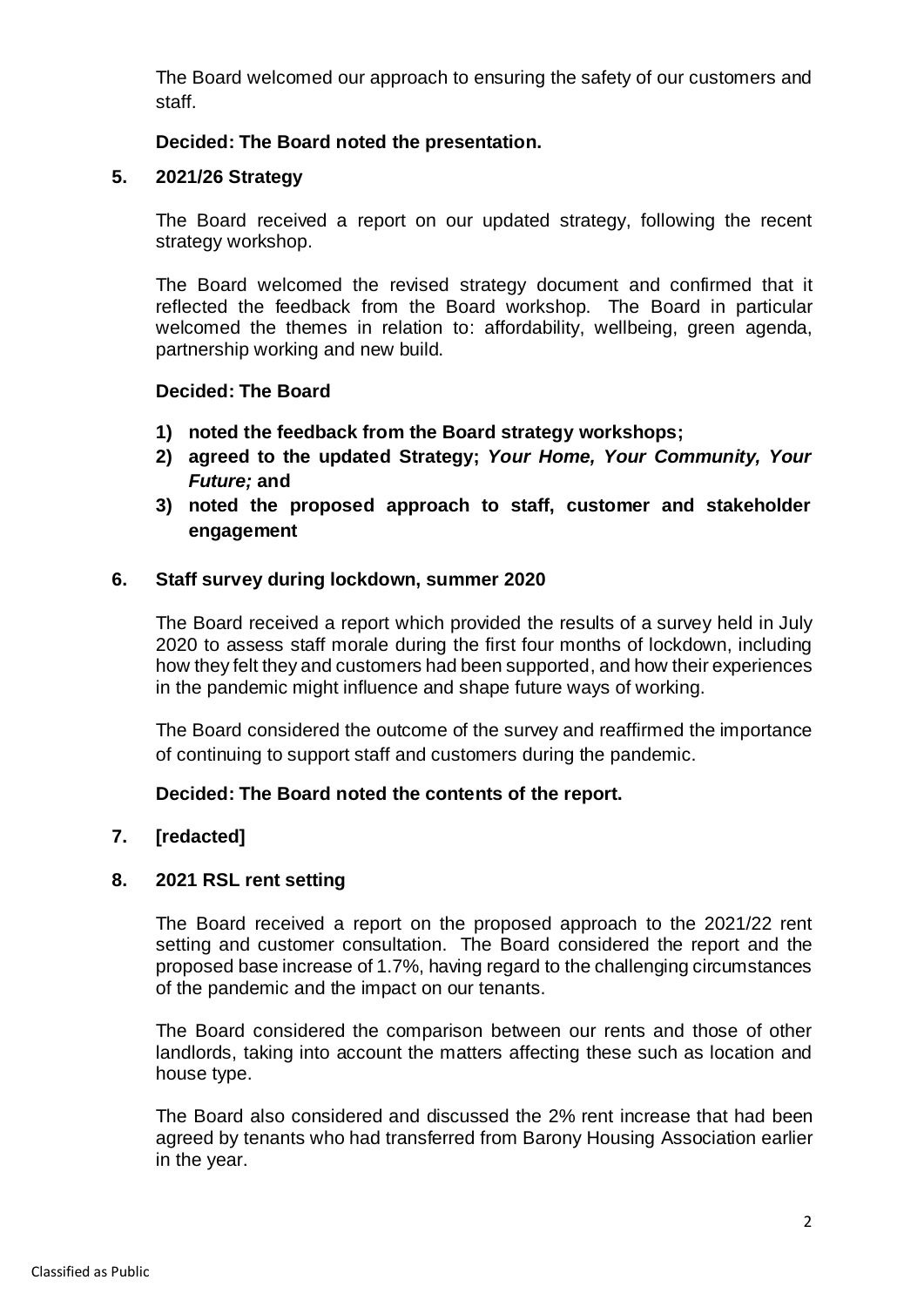**Decided: The Board agreed that we consult tenants on a general rent and service charge increase of 1.7%, with the option given for 2.2.%.**

#### **9a. Business and remobilisation update**

The Board received a report on our response to the impact of the current pandemic on our services, partner organisations, tenants and communities.

The Board considered the report and welcomed in particular the support that we had provided to tenants, through housing officers and welfare benefits, to help ensure they receive the income they are entitled to.

## **Decided: The Board noted the update.**

#### **9b. Building compliance update**

The Board received a report on our building compliance workstreams during the pandemic. The Board was also informed about our re-mobilisation plans for these services.

The Board considered the approach to building compliance and welcomed in particular the performance in relation to gas safety. It was noted that this had initially been impacted by customer nervousness around allowing tradespeople into their homes at this time, but that compliance had now returned to 100%.

## **Decided: The Board noted the contents of the report agreed the proposed approach to compliance related works.**

[Gregor Dunlay left the meeting]

## **10. New Build approval: Winchburgh BB**

The Board received a report on the proposal to add 85 units (51 social rent; 34 mid-market rent) to our five-year development programme. The Board considered the report, noting that the Group Development Committee had also scrutinised and pre-approved the project on 12 November 2020, subject to the WLHP Board agreeing to the recommendation.

The Board welcomed the size and scale of the project and the benefit it would have for the local area and those in housing need.

#### **Decided: The Board**

- **1) approved the addition of Winchburgh BB to the 5-year development programme; and**
- **2) noted that the project had been subject to approval by the Group Development Committee on 12 November 2020.**

[Gregor Dunlay re-joined the meeting]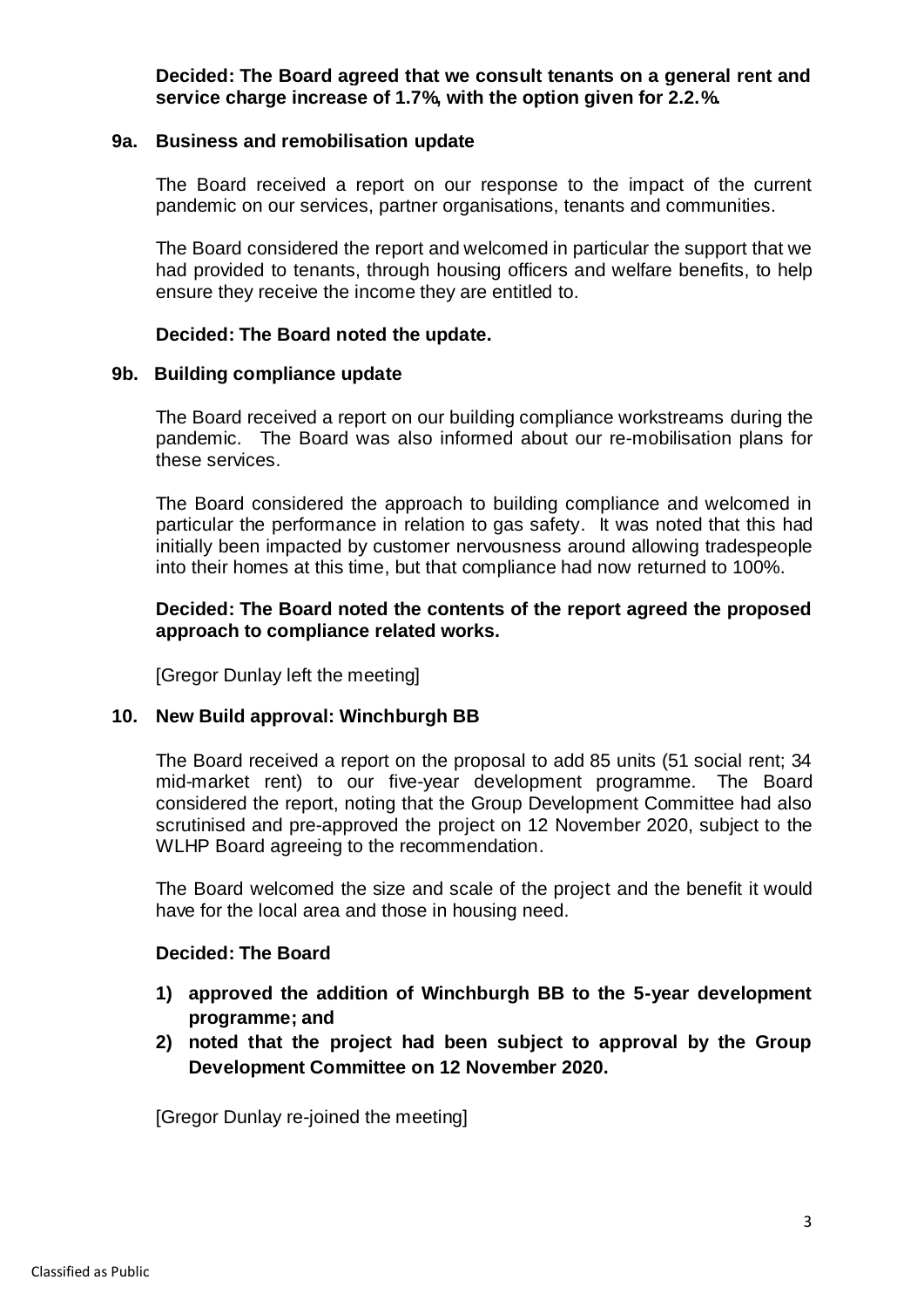## **11. Delivery Plan 2020/21 and quarterly performance**

The Board received a report on the Delivery Plan approach for 2020/21, including the updated targets. The Board also considered the performance information to the end of Quarter 2.

The Board scrutinised our performance in detail and in particular, they key measures around income and arrears.

## **Decided: The Board noted the contents of the report.**

#### **12. Finance Report**

The Board received and scrutinised the management accounts for the period to 30 September 2020. The Board discussed the impact of grant funding on the profit and loss account, including the rules around recognition and timing.

**Decided: The Board noted the management accounts for the period to 30 September 2020 and the full year forecast out-turn to 31 March 2021**

#### **13. Governance update**

The Board received a report on the Group-wide Annual Assurance Statement and the updated Internal Rates or Return (IRR) for development projects.

The Board considered the Annual Assurance Statement and welcomed the confirmation of material compliance. The Board also welcomed the new IRR for development projects noting that the update reflected changes in our borrowing costs.

#### **Decided: The Board**

## **1) Noted the Group Annual Assurance Statement;**

## **2) Noted that the development project approval criteria will be updated to reflect the new Group IRR rate**

## **14. Corporate risk register**

Board considered the report and welcomed the ongoing review of corporate risks to ensure that we remain well placed to respond to emerging issues.

## **Decided: The Board agreed and approved the revised corporate risk register.**